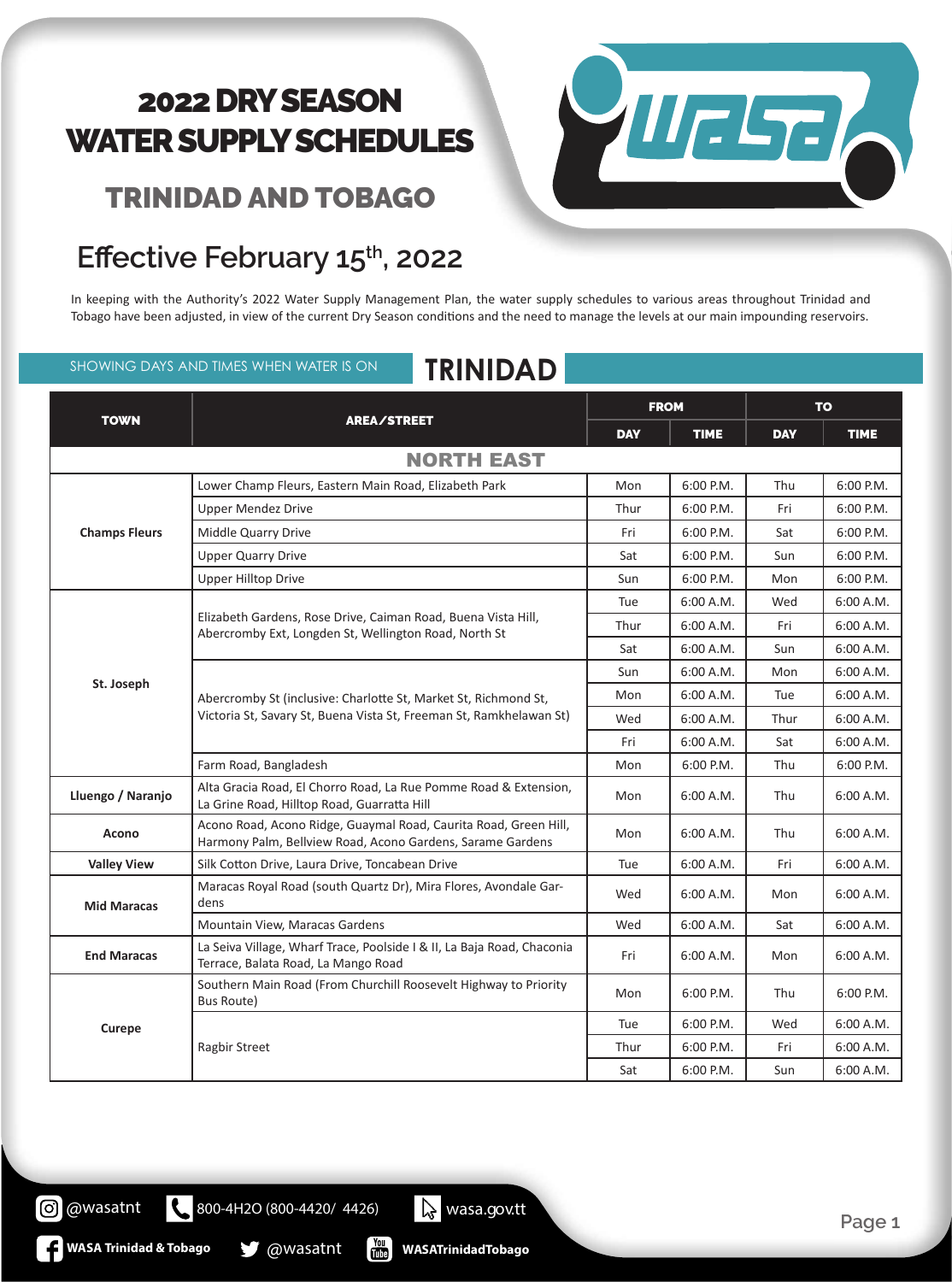

TRINIDAD AND TOBAGO

### Effective February 15<sup>th</sup>, 2022

SHOWING DAYS AND TIMES WHEN WATER IS ON **TRINIDAD**

| <b>TOWN</b>          | AREA/STREET                                                                                                                                          | <b>FROM</b> |             | <b>TO</b>  |             |  |
|----------------------|------------------------------------------------------------------------------------------------------------------------------------------------------|-------------|-------------|------------|-------------|--|
|                      |                                                                                                                                                      | <b>DAY</b>  | <b>TIME</b> | <b>DAY</b> | <b>TIME</b> |  |
| <b>NORTH EAST</b>    |                                                                                                                                                      |             |             |            |             |  |
|                      |                                                                                                                                                      | Sun         | 6:00 P.M.   | Mon        | 6:00 A.M.   |  |
|                      | <b>Mohammed Street</b>                                                                                                                               | Wed         | 6:00 A.M.   | Wed        | 6:00 P.M.   |  |
|                      |                                                                                                                                                      | Fri         | 6:00 A.M.   | Fri        | 6:00 P.M.   |  |
|                      |                                                                                                                                                      | Tue         | 6:00 A.M.   | Tue        | 6:00 P.M.   |  |
|                      | Santa Margarita West and all side streets to Neil Trace Junction)                                                                                    | Thur        | 6:00 A.M.   | Thur       | 6:00 P.M.   |  |
| <b>St. Augustine</b> |                                                                                                                                                      | Sat         | 6:00 A.M.   | Sat        | 6:00 P.M.   |  |
|                      | <b>Fidelis Heights</b>                                                                                                                               | Daily       | 6:00 A.M.   | Daily      | 6:00 P.M.   |  |
|                      |                                                                                                                                                      | Mon         | 6:00 P.M.   | Tue        | 6:00 A.M.   |  |
|                      | Santa Margarita Circular East and inclusive of Neil Trace                                                                                            | Wed         | 6:00 P.M.   | Thur       | 6:00 A.M.   |  |
|                      |                                                                                                                                                      | Fri         | 6:00 P.M.   | Sat        | 6:00 A.M.   |  |
|                      | Eastern Main Road (EMR) from St John Road to El Dorado Road and<br>streets north of EMR, Tunapuna Road (up to St John St) and side<br>streets        | Sat         | 6:00 A.M.   | Mon        | 6:00 P.M.   |  |
|                      |                                                                                                                                                      | Tue         | 6:00 A.M.   | Wed        | 6:00 P.M.   |  |
|                      |                                                                                                                                                      | Thur        | 6:00 A.M.   | Fri        | 6:00 P.M.   |  |
|                      | Forest Gate, Basanta Trace, First Trace, Second Trace, Phillip Trace,<br>Upper Fairley Street, Bamboo Trace                                          | Mon         | 9:00 P.M.   | Tue        | 5:00 A.M.   |  |
| <b>Tunapuna</b>      |                                                                                                                                                      | Wed         | 9:00 P.M.   | Thur       | 5:00 A.M.   |  |
|                      |                                                                                                                                                      | Fri         | 9:00 P.M.   | Sat        | 5:00 A.M.   |  |
|                      |                                                                                                                                                      | Sat         | 6:00 A.M.   | Mon        | 6:00 P.M.   |  |
|                      | Maingot Road and lower side streets                                                                                                                  | Tue         | 6:00 A.M.   | Wed        | 6:00 P.M.   |  |
|                      |                                                                                                                                                      | Thur        | 6:00 A.M.   | Fri        | 6:00 P.M.   |  |
| <b>El Dorado</b>     | Upper El Dorado (Madoo Hill)                                                                                                                         | Tue         | 6:00 P.M.   | Wed        | 6:00 A.M.   |  |
|                      |                                                                                                                                                      | Sat         | 6:00 P.M.   | Sun        | 6:00 A.M.   |  |
|                      | Dinsley Gardens, Casselton Gardens, Beaulieu Avenue, Montague<br>Avenue, Cane Farm, Cazabon Gardens, Roland Gardens, Delamarre,<br>Dinsley Main Road | Mon         | 6:00 A.M.   | Mon        | 6:00 P.M.   |  |
|                      |                                                                                                                                                      | Tue         | 6:00 A.M.   | Wed        | 6:00 P.M.   |  |
|                      |                                                                                                                                                      | Thur        | 6:00 A.M.   | Fri        | 6:00 P.M.   |  |
| <b>Trincity</b>      |                                                                                                                                                      | Sat         | 6:00 A.M.   | Sun        | 6:00 P.M.   |  |
|                      |                                                                                                                                                      | Mon         | 6:00 A.M.   | Tue        | 6:00 A.M.   |  |
|                      | Sunrise Park, Millennium Park, Trincity Mall                                                                                                         | Wed         | 6:00 A.M.   | Thur       | 6:00 A.M.   |  |
|                      |                                                                                                                                                      | Fri         | 6:00 A.M.   | Sat        | 6:00 A.M.   |  |
|                      |                                                                                                                                                      | Mon         | 6:00 P.M.   | Tue        | 6:00 A.M.   |  |
| <b>Tacarigua</b>     | <b>Balgobin Street</b>                                                                                                                               | Fri         | 6:00 P.M.   | Sat        | 6:00 A.M.   |  |

 $\begin{bmatrix} \gamma_{01} \\ \gamma_{11} \\ \gamma_{21} \end{bmatrix}$ **WASATrinidadTobago**

800-4H2O (800-4420/ 4426) wasa.gov.tt

**WASA Trinidad & Tobago @wasatnt** 

**O** @wasatnt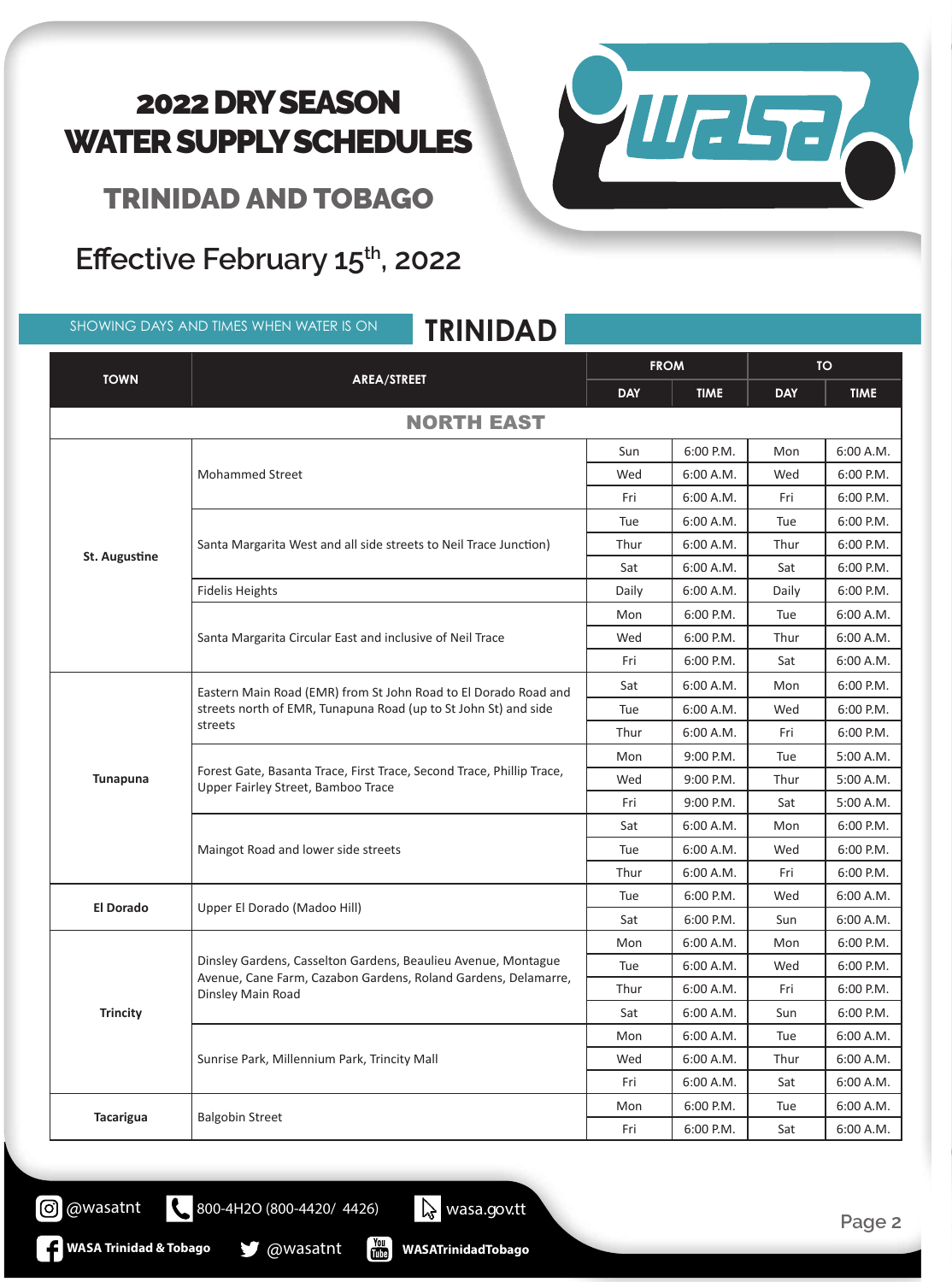

TRINIDAD AND TOBAGO

### Effective February 15<sup>th</sup>, 2022

SHOWING DAYS AND TIMES WHEN WATER IS ON **TRINIDAD**

| <b>TOWN</b>          | AREA/STREET                                                                                           | <b>FROM</b> |             | <b>TO</b>  |             |  |
|----------------------|-------------------------------------------------------------------------------------------------------|-------------|-------------|------------|-------------|--|
|                      |                                                                                                       | <b>DAY</b>  | <b>TIME</b> | <b>DAY</b> | <b>TIME</b> |  |
| <b>NORTH EAST</b>    |                                                                                                       |             |             |            |             |  |
|                      |                                                                                                       | Mon         | 6:00 A.M.   | Mon        | 10:00 P.M.  |  |
|                      | Golden Grove Road, Maximum Security Prison                                                            | Wed         | 6:00 A.M.   | Wed        | 10:00 P.M.  |  |
|                      |                                                                                                       | Fri         | 6:00 A.M.   | Fri        | 10:00 P.M.  |  |
| Arouca               |                                                                                                       | Sun         | 6:00 A.M.   | Mon        | 6:00 P.M.   |  |
|                      | Waterloo Road, Boundary Road, Royal Promenade                                                         | Tue         | 6:00 A.M.   | Thur       | 6:00 P.M.   |  |
|                      |                                                                                                       | Fri         | 6:00 A.M.   | Sat        | 6:00 P.M.   |  |
|                      |                                                                                                       | Mon         | 6:00 A.M.   | Tue        | 6:00 A.M.   |  |
| <b>Piarco</b>        | Oropune Gardens                                                                                       | Wed         | 6:00 A.M.   | Thur       | 6:00 A.M.   |  |
|                      |                                                                                                       | Fri         | 6:00 A.M.   | Sat        | 6:00 A.M.   |  |
|                      | Maloney                                                                                               | Mon         | 6:00 A.M.   | Tue        | 6:00 A.M.   |  |
| <b>Maloney</b>       |                                                                                                       | Wed         | 6:00 A.M.   | Thur       | 6:00 A.M.   |  |
|                      |                                                                                                       | Fri         | 6:00 A.M.   | Sat        | 6:00 A.M.   |  |
|                      | Upper Manimore, Upper William Trace                                                                   | Wed         | 8:00 P.M.   | Thur       | 6:00 P.M.   |  |
|                      | <b>Five Rivers</b>                                                                                    | Mon         | 6:00 A.M.   | Tue        | 6:00 A.M.   |  |
| <b>Five Rivers</b>   |                                                                                                       | Wed         | 6:00 A.M.   | Thur       | 6:00 A.M.   |  |
|                      |                                                                                                       | Fri         | 6:00 A.M.   | Sat        | 6:00 A.M.   |  |
|                      | Upper Bertie Road                                                                                     | Mon         | 8:00 P.M.   | Tue        | 6:00 A.M.   |  |
|                      |                                                                                                       | Fri         | 8:00 P.M.   | Sat        | 6:00 A.M.   |  |
|                      | Calvary & Calvary Branch Rd, Calvary Ext                                                              | Tue         | 1:00 A.M.   | Tue        | 12:00 P.M.  |  |
| Calvary              |                                                                                                       | Thurs       | 1:00 A.M.   | Thurs      | 12:00 P.M.  |  |
|                      |                                                                                                       | Sat         | 1:00 A.M.   | Sat        | 12:00 P.M.  |  |
|                      | Arima By Pass Rd Lp 18 to Blanchisseuse Rd, Carina Gdns, Max Trace.                                   | Mon         | 6:00 P.M.   | Tue        | 6:00 A.M.   |  |
| <b>By Pass Arima</b> |                                                                                                       | Wed         | 6:00 P.M.   | Thurs      | 6:00 A.M.   |  |
|                      |                                                                                                       | Fri         | 6:00 P.M.   | Sat        | 6:00 A.M.   |  |
|                      | Omeara Rd, Samaroo Village, Olton Rd, E.M.R. from Arima Hospital<br>to Cor. Olton Rd, Darwill Gardens | Daily       | 6:00 A.M.   | Daily      | 6:00 P.M.   |  |
| Omeara               |                                                                                                       | Tue         | 6:00 A.M.   | Wed        | 9:00 P.M.   |  |
|                      | Industrial Estate, Printeryville, Andrew Lane, Emerald Gardens                                        | Thurs       | 6:00 A.M.   | Fri        | 9:00 P.M.   |  |
|                      |                                                                                                       | Sat         | 6:00 A.M.   | Sun        | 9:00 P.M.   |  |

**WASATrinidadTobago**

800-4H2O (800-4420/ 4426) wasa.gov.tt

 $\begin{bmatrix} \gamma_{01} \\ \gamma_{11} \\ \gamma_{21} \end{bmatrix}$ 

**WASA Trinidad & Tobago @wasatnt** 

**O** @wasatnt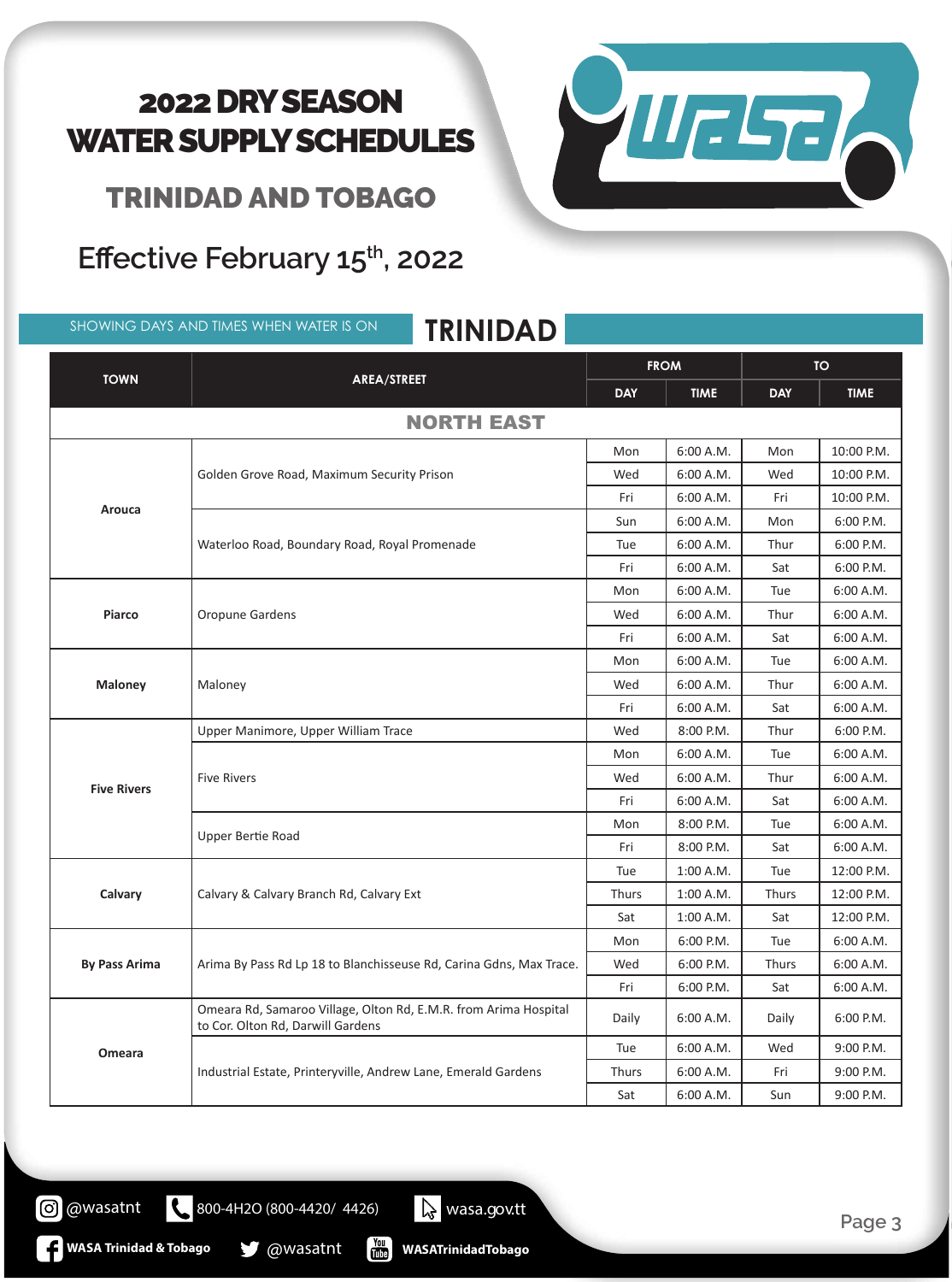VIIESE

TRINIDAD AND TOBAGO

# **Effective February 15th, 2022 Effective February 15th, 2022**

SHOWING DAYS AND TIMES WHEN WATER IS ON **TRINIDAD**

| <b>TOWN</b>        | <b>AREA/STREET</b>                                                                                      | <b>FROM</b>                                  |             | <b>TO</b>   |             |
|--------------------|---------------------------------------------------------------------------------------------------------|----------------------------------------------|-------------|-------------|-------------|
|                    |                                                                                                         | <b>DAY</b>                                   | <b>TIME</b> | <b>DAY</b>  | <b>TIME</b> |
|                    | <b>NORTH EAST</b>                                                                                       |                                              |             |             |             |
|                    | Phases 1,3 & 4                                                                                          | Tue                                          | 6:00 A.M.   | Wed         | 9:00 P.M.   |
|                    |                                                                                                         | <b>Thurs</b>                                 | 6:00 A.M.   | Fri         | 9:00 P.M.   |
| <b>Malabar</b>     |                                                                                                         | Sat                                          | 6:00 A.M.   | Sun         | 9:00 P.M.   |
|                    | Phase 2, All Stars, Crescent, Subero St, Malabar Rd, Cocorite Road<br>from Henri St to Malabar Ext.     | Rotating schedule: 24 Hrs. - 5 Days per Week |             |             |             |
|                    |                                                                                                         | Tue                                          | 6:00 A.M.   | Wed         | 9:00 P.M.   |
| La Horquetta       | Phases 1 to 7                                                                                           | <b>Thurs</b>                                 | 6:00 A.M.   | Fri         | 9:00 P.M.   |
|                    |                                                                                                         | Sat                                          | 6:00 A.M.   | Sun         | 9:00 P.M.   |
|                    | Tumpuna South, Greenvale, Manuel Congo, Trainline, Tecoma, San<br>Rafael, Brazil Arena Rd, Brazil       | Tue                                          | 6:00 A.M.   | Wed         | 9:00 P.M.   |
| <b>Brazil</b>      |                                                                                                         | <b>Thurs</b>                                 | 6:00 A.M.   | Fri         | 9:00 P.M.   |
|                    |                                                                                                         | Sat                                          | 6:00 A.M.   | Sun         | 9:00 P.M.   |
|                    | Peytonville, Jokhan Tr, Evergreen, Racecourse                                                           | Tue                                          | 6:00 A.M.   | Wed         | 9:00 P.M.   |
| Carapo             |                                                                                                         | Thur                                         | 6:00 A.M.   | Fri         | 9:00 P.M.   |
|                    |                                                                                                         | Sat                                          | 6:00 A.M.   | Sun         | 9:00 P.M.   |
| Wallerfied         | Antigua Rd, Smithlands                                                                                  | Rotating schedule: 24 Hrs. - 5 Days per Week |             |             |             |
| Caratal            | Caratal, Guatapajaro Rd, Upper St. Marie Emmanuel, Upper Bramble<br>Alexander, Upper Cumuto             | Sun                                          | 9:00 P.M.   | Mon         | 5:00 A.M.   |
|                    |                                                                                                         | Wed                                          | 9:00 P.M.   | Thurs       | 5:00 A.M.   |
|                    | Lower Cumuto, Cumuto Tumpuna Rd, Lower Caratal Rd, Lower<br>Bramble Alexander, Lower St. Marie Emmanuel | Mon                                          | 6:00 A.M.   | Mon         | $6:00$ P.M. |
|                    |                                                                                                         | <b>Tues</b>                                  | 6:00 A.M.   | <b>Tues</b> | 6:00 P.M.   |
| Cumuto             |                                                                                                         | Fri                                          | 6:00 A.M.   | Fri         | 6:00 P.M.   |
|                    |                                                                                                         | Sat                                          | 6:00 A.M.   | Sat         | 6:00 P.M.   |
|                    |                                                                                                         | Sun                                          | 6:00 A.M.   | Sun         | 6:00 P.M.   |
| <b>Talparo</b>     | Talparo, Todds Station Rd, Tamana Rd, El Quemado                                                        | Sun                                          | 6:00 A.M.   | Mon         | 9:00 A.M.   |
|                    |                                                                                                         | Wed                                          | 9:00 A.M.   | Thurs       | 9:00 A.M.   |
| <b>Mundo Nuevo</b> | Mundo Nuevo                                                                                             | Mon                                          | 9:00 A.M.   | Tues        | 9:00 A.M.   |
|                    |                                                                                                         | <b>Thurs</b>                                 | 9:00 A.M.   | Fri         | 9:00 A.M.   |

**WASATrinidadTobago**

800-4H2O (800-4420/ 4426) <br>
wasa.gov.tt

 $\mathbf{E}$ 

**WASA Trinidad & Tobago @wasatnt** 

**@** @wasatnt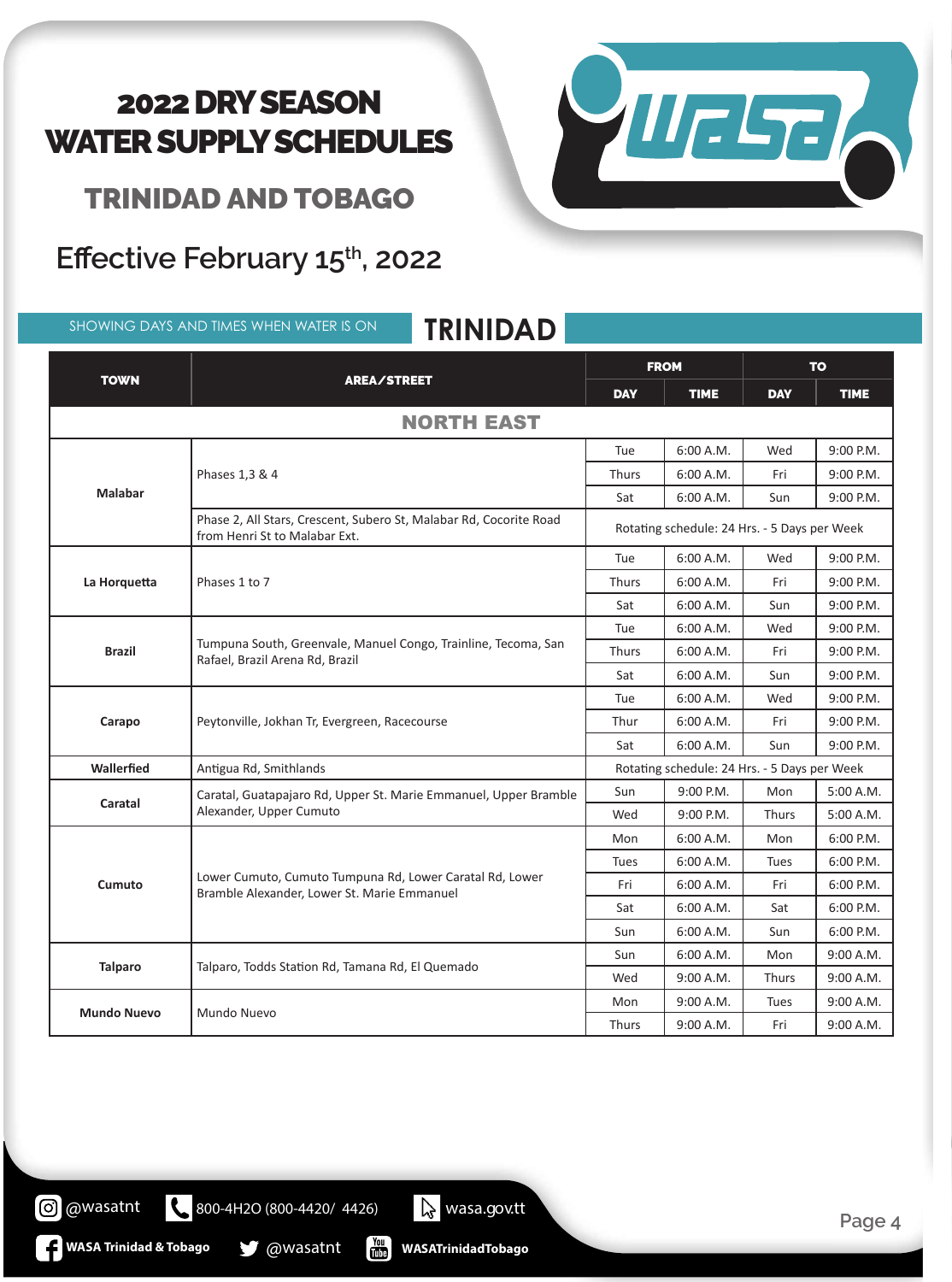VIIELTE

TRINIDAD AND TOBAGO

# Effective February 15<sup>th</sup>, 2022

|                      | <b>TRINIDAD</b><br>SHOWING DAYS AND TIMES WHEN WATER IS ON                                                     |                                              |                                              |              |             |  |
|----------------------|----------------------------------------------------------------------------------------------------------------|----------------------------------------------|----------------------------------------------|--------------|-------------|--|
|                      | AREA/STREET                                                                                                    | <b>FROM</b>                                  |                                              | <b>TO</b>    |             |  |
| <b>TOWN</b>          |                                                                                                                | <b>DAY</b>                                   | <b>TIME</b>                                  | <b>DAY</b>   | <b>TIME</b> |  |
|                      | <b>NORTH EAST</b>                                                                                              |                                              |                                              |              |             |  |
| <b>Aripo Village</b> | Aripo Village & Environs                                                                                       |                                              | Rotating schedule: 24 Hrs. - 5 Days per Week |              |             |  |
| <b>Verdante Vale</b> | Verdante Vale Village                                                                                          | Rotating schedule: 24 Hrs. - 5 Days per Week |                                              |              |             |  |
|                      | <b>Brasso Seco Village</b>                                                                                     | Rotating schedule: 24 Hrs. - 5 Days per Week |                                              |              |             |  |
| <b>Blanchisseuse</b> | Morne La Croix Village                                                                                         | Rotating schedule: 24 Hrs. - 5 Days per Week |                                              |              |             |  |
|                      | Mt. Carmel Ave, 1st & 2nd Hill, Quare Road                                                                     | Sun                                          | 6:00 A.M.                                    | Mon          | 8:00 A.M.   |  |
|                      | Orchid Drive Ext, Mora Dr Ext, Casvarina Blvd Valencia Housing                                                 | Mon                                          | 8:00 A.M.                                    | <b>Tues</b>  | 6:00 A.M.   |  |
|                      |                                                                                                                | <b>Thurs</b>                                 | 12:00 P.M.                                   | Fri          | 8:00 A.M.   |  |
|                      | San Pablo Ext, San Pedro Ext                                                                                   | Tue                                          | 6:00 A.M.                                    | Wed          | 6:00 A.M.   |  |
|                      |                                                                                                                | Sat                                          | 6:00 A.M.                                    | Sun          | 6:00 A.M.   |  |
| Valencia             | Plantation Road, Cumaca Hill, Benny Road, Ashing Road                                                          | Wed                                          | 6:00 A.M.                                    | <b>Thurs</b> | 6:00 A.M.   |  |
|                      |                                                                                                                | Sun                                          | 6:00 A.M.                                    | Mon          | 6:00 A.M.   |  |
|                      | KP Lands, La Platta Gardens, Valencia Main Road, Ramoutar Tr,<br>Nicholas Tr, Marcus Ave, Palm Rd, Clarance Tr | Tue                                          | 6:00 A.M.                                    | Wed          | 6:00 A.M.   |  |
|                      |                                                                                                                | Wed                                          | 6:00 A.M.                                    | <b>Thurs</b> | 12:00 P.M.  |  |
|                      |                                                                                                                | Fri                                          | 8:00 A.M.                                    | Sat          | 6:00 A.M.   |  |
|                      |                                                                                                                | Sat                                          | 6:00 A.M.                                    | Sun          | 6:00 A.M.   |  |
|                      | North Manzanilla                                                                                               | Rotating schedule: 24 Hrs. - 2 Days per Week |                                              |              |             |  |
| <b>Manzanilla</b>    | Nariva Road.                                                                                                   | Rotating schedule: 24 Hrs. - 2 Days per Week |                                              |              |             |  |
|                      | Manzanilla # 3, The Beach                                                                                      | Rotating schedule: 24 Hrs. - 2 Days per Week |                                              |              |             |  |
|                      | Plum Road                                                                                                      | Rotating schedule: 24 Hrs. - 3 Days per Week |                                              |              |             |  |
|                      | Old Plum Road                                                                                                  | Rotating schedule: 24 Hrs. - 1 Day per Week  |                                              |              |             |  |
|                      | Upper Plum Road                                                                                                | Rotating schedule: 24 Hrs. - 1 Day per Week  |                                              |              |             |  |
|                      | St Isidore                                                                                                     | Rotating schedule: 24 Hrs. - 1 Day per Week  |                                              |              |             |  |

800-4H2O (800-4420/ 4426) <br>
wasa.gov.tt  $\frac{Y_{\text{OII}}}{\text{Hilb}}$ **WASA Trinidad & Tobago @wasatnt WASATrinidadTobago**

**@** @wasatnt